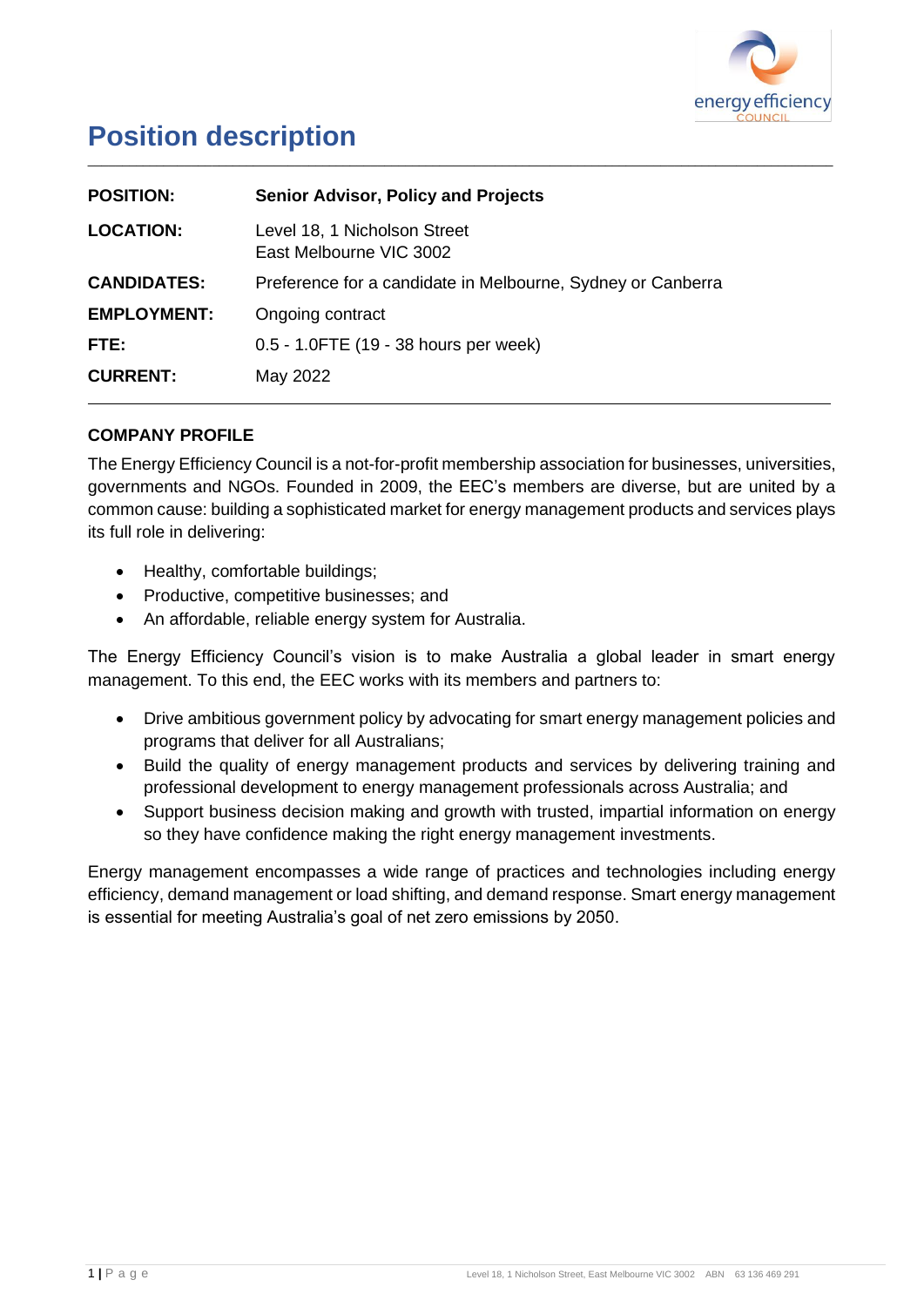### **JOB PURPOSE**

The EEC's expert team of staff and independent advisors work with governments at the state and federal level, key industry and professional associations, non-governmental organisations, particularly our NGO Partners, and our industry members on developing key policy positions and advocacy campaigns on a range of energy efficiency, energy management and demand response issues. Further, the EEC undertakes bespoke research on a range of topics to support government with developing sound policy and programs that support reducing energy consumption and costs and the achievement of net zero targets.

The purpose of the role of the Senior Advisor, Policy and Projects is to drive the EEC's policy and advocacy agenda through:

- Policy development, consultation and writing submissions on key policy areas like ensuring the inclusion of insulation and other strategic technologies in energy efficiency (white certificate) schemes and other government programs;
- Research and strategic work on policy priorities;
- Advocacy and stakeholder engagement; and
- Support across the EEC's projects and programs.

The Senior Advisor, Policy and Projects will work to deliver the *[Industry-led roadmap for quality](http://www.eec.org.au/insulation-roadmap)  [control and safety in insulation installation](http://www.eec.org.au/insulation-roadmap)* – the Insulation Roadmap – with particular emphasis on developing project proposals and basic project plans for each action in the Insulation Roadmap, and advocating for governments to fund or co-fund these activities. The role will involve significant engagement with the Affiliated Insulation Industry Coalition  $(AIC)^1$  to ensure that that the Insulation Roadmap is realised in a way that unlocks the environmental, health and economic benefits of insulation, which supports the needs of the insulation industry, as a key sub-sector of the energy management sector.

The Senior Advisor, Policy and Projects will be highly motivated, with a track record of demonstrating initiative, acting autonomously, and having a keen attention to detail. The Senior Advisor, Policy and Projects will have excellent interpersonal, analytical, and oral and written communication skills, and a minimum of two (2) years' experience in policy, advocacy or industry research in the energy, emissions reduction, sustainability or an equivalent industry. Additional experience will be considered favourably.

<sup>&</sup>lt;sup>1</sup> The Affiliated Insulation Industry Coalition (AIIC) includes:

<sup>•</sup> Australian Modern Building Alliance (Chemistry Australia);

<sup>•</sup> Insulation Australasia;

<sup>•</sup> Insulation Council of Australia and New Zealand; and

<sup>•</sup> The Insulation Academy.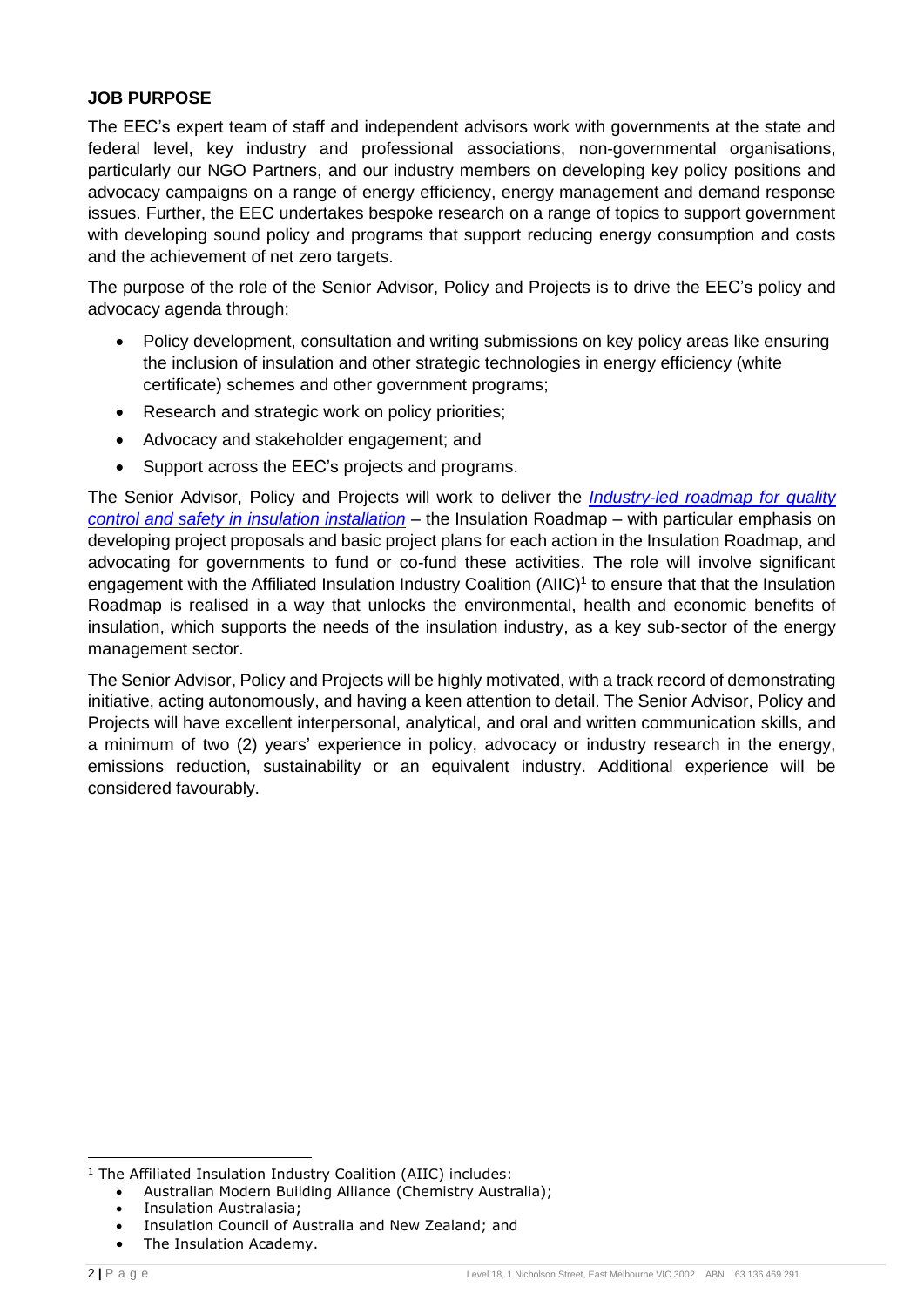## **KEY DUTIES**

This role requires significant engagement with members, formal and informal partners – including the AIIC – and working in conjunction with them to deliver policy and advocacy, research and analysis and other strategic work on policy priorities.

Key duties include:

- Policy development, consultation and writing submissions that support the growth of energy management and the roll out of strategic technologies like insulation, including:
	- o Working with the EEC's Executive Team to develop EEC positions on a range of policies that affect energy efficiency and demand flexibility through:
		- Researching policy and technical issues, including through engagement with members, partners and other experts;
		- Engaging with EEC members, including through task groups and consultation workshops; and
		- **Monitoring media, government policy and developments in the energy policy** space; and
	- o Drafting policy papers, submissions and media releases that provide detailed and timely advice on policy issues, including the role of strategic technologies like insulation.
- Research and strategic work on policy priorities and strategic technologies, including:
	- o Working with the Policy and Projects teams to undertake data gathering, analysis and report writing, considering both primary and secondary research, i.e. stakeholder consultation and desktop literature reviews;
	- o Developing public-facing campaign materials that highlight the role of insulation and other strategic technologies in delivering a healthy and prosperous net zero Australia; and
	- $\circ$  Developing project proposals and plans for each action in the Insulation Roadmap and any other future technology roadmaps – ensuring that the actions can be realised.
- Advocacy and stakeholder engagement, including;
	- o Developing strategies to support policy priorities, considering the use of submissions, media and engaging with key stakeholders;
	- o Representing the EEC in meetings with government officials and other key stakeholders;
	- o Working with the Policy, Projects and Executive teams to promote key concepts through media channels; and
	- o Managing complex relations with diverse stakeholders, including members, governments, industry associations and other non-profit organisations.
- Support across the EEC's projects and programs, including:
	- $\circ$  Assisting with shaping the EEC's strategy and focus areas by staying informed of member and stakeholder priorities and concerns, and briefing executive staff; and
	- $\circ$  Supporting EEC staff on discrete activities with a policy component, i.e. content for the National Energy Efficiency Conference or copy for newsletters.

The EEC is a small and flexible organisation. The successful candidate will be required to work on a range of cross-organisational projects, on an ad hoc basis, in collaboration with colleagues and external stakeholders to meet the EEC's overall goals.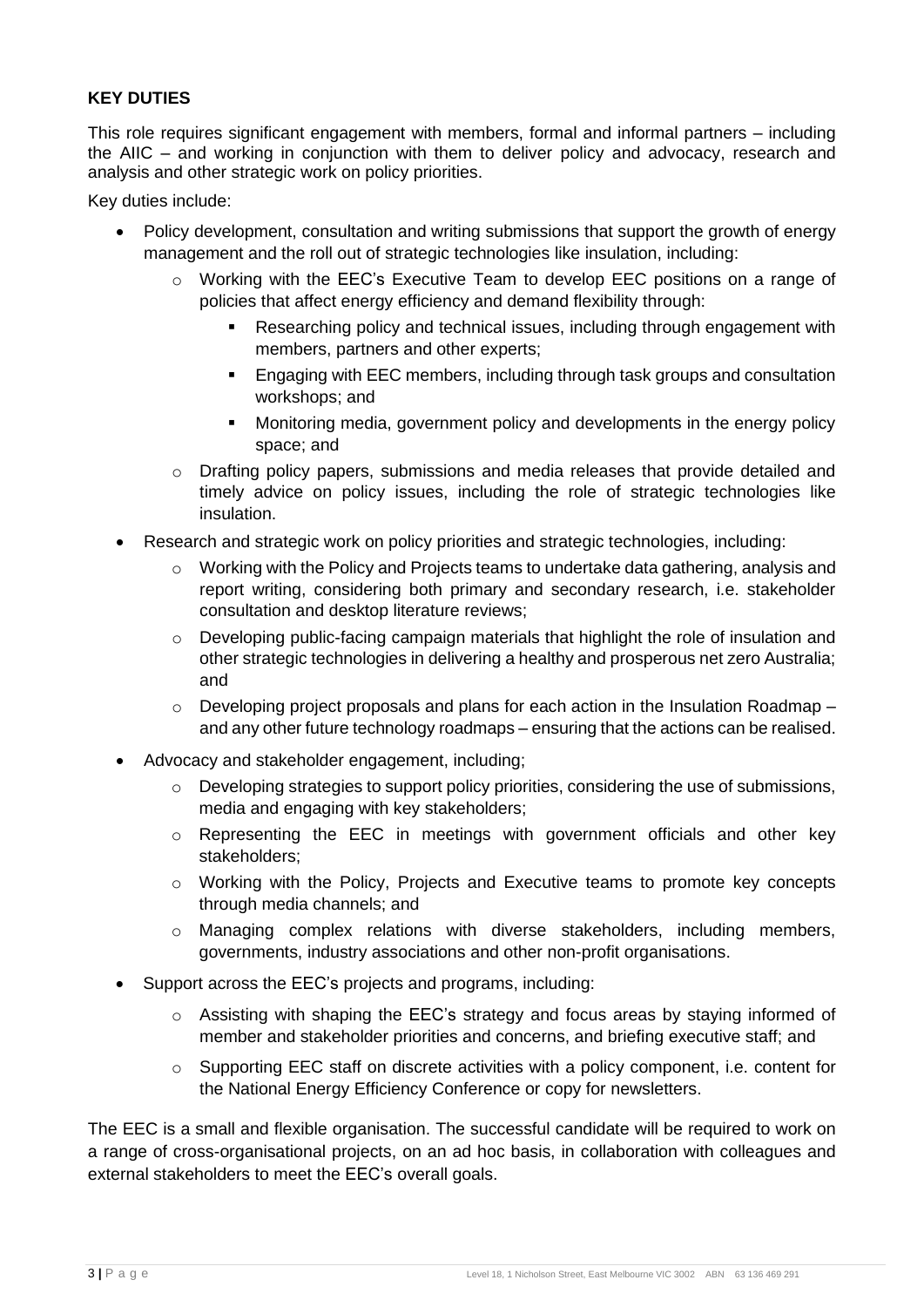## **KEY RELATIONSHIPS**

| Direct reports:         | None                                                |
|-------------------------|-----------------------------------------------------|
| Reports to:             | Head of Projects                                    |
| Internal relationships: | Policy team                                         |
|                         | Projects team                                       |
|                         | Communications and engagement team                  |
| External relationships: | The Affiliated Insulation Industry Coalition (AIIC) |
|                         | EEC members, partners and stakeholders              |
|                         | Minsters and their advisors                         |
|                         | Government representatives                          |

### **KEY EMPLOYMENT CONDITIONS**

Exact employment conditions will be negotiated based on the qualifications and experience of the candidate.

- $\bullet$  0.5 1.0FTE (19 38 hours per week);
- Salary depends on experience;
- Some out-of-hours work required, as well as interstate travel;
- Preference for a candidate in Melbourne, Sydney or Canberra; and
- Flexible work arrangements under COVID-19, with EEC staff working remotely and in the office in Melbourne.